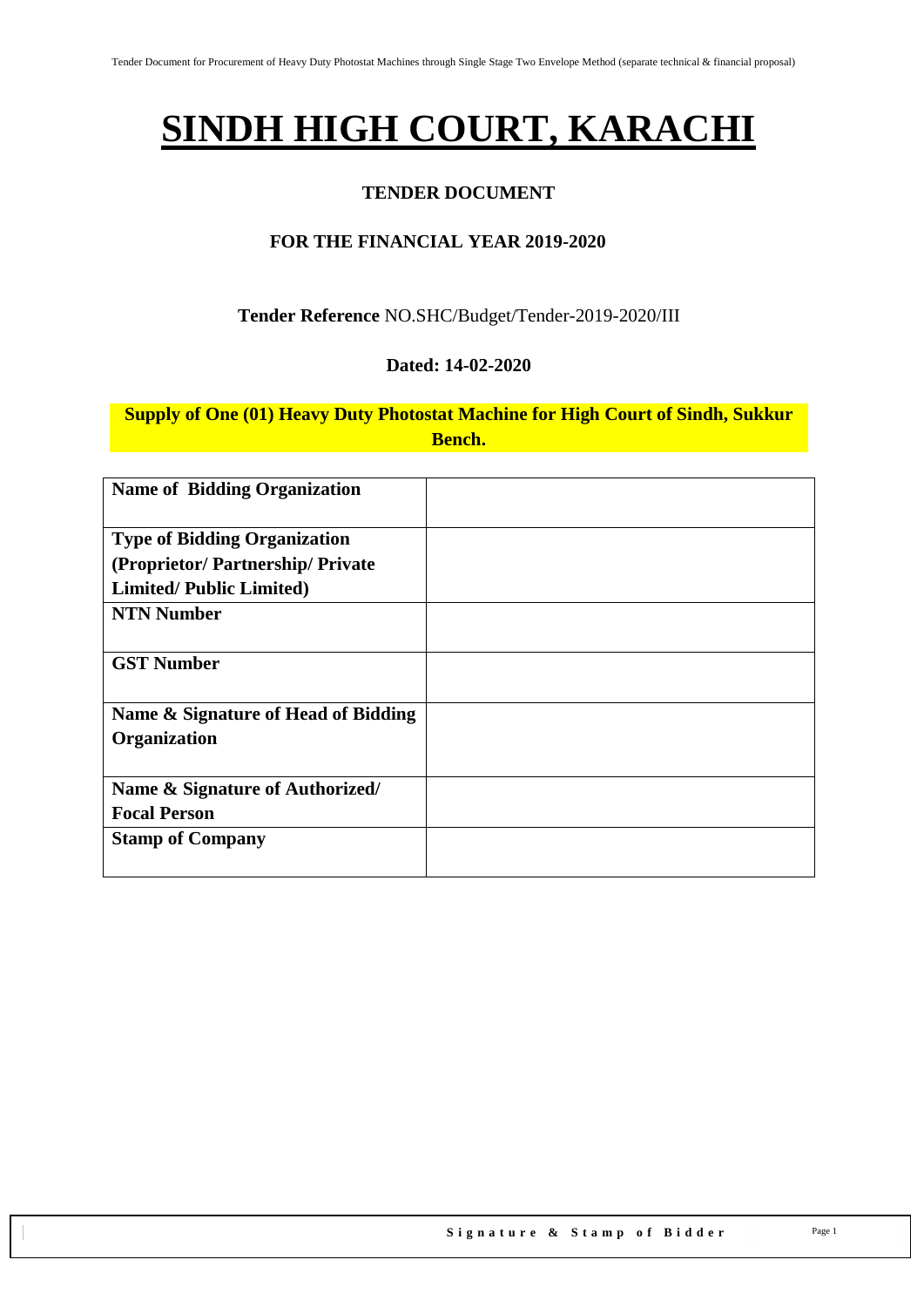#### **Contents**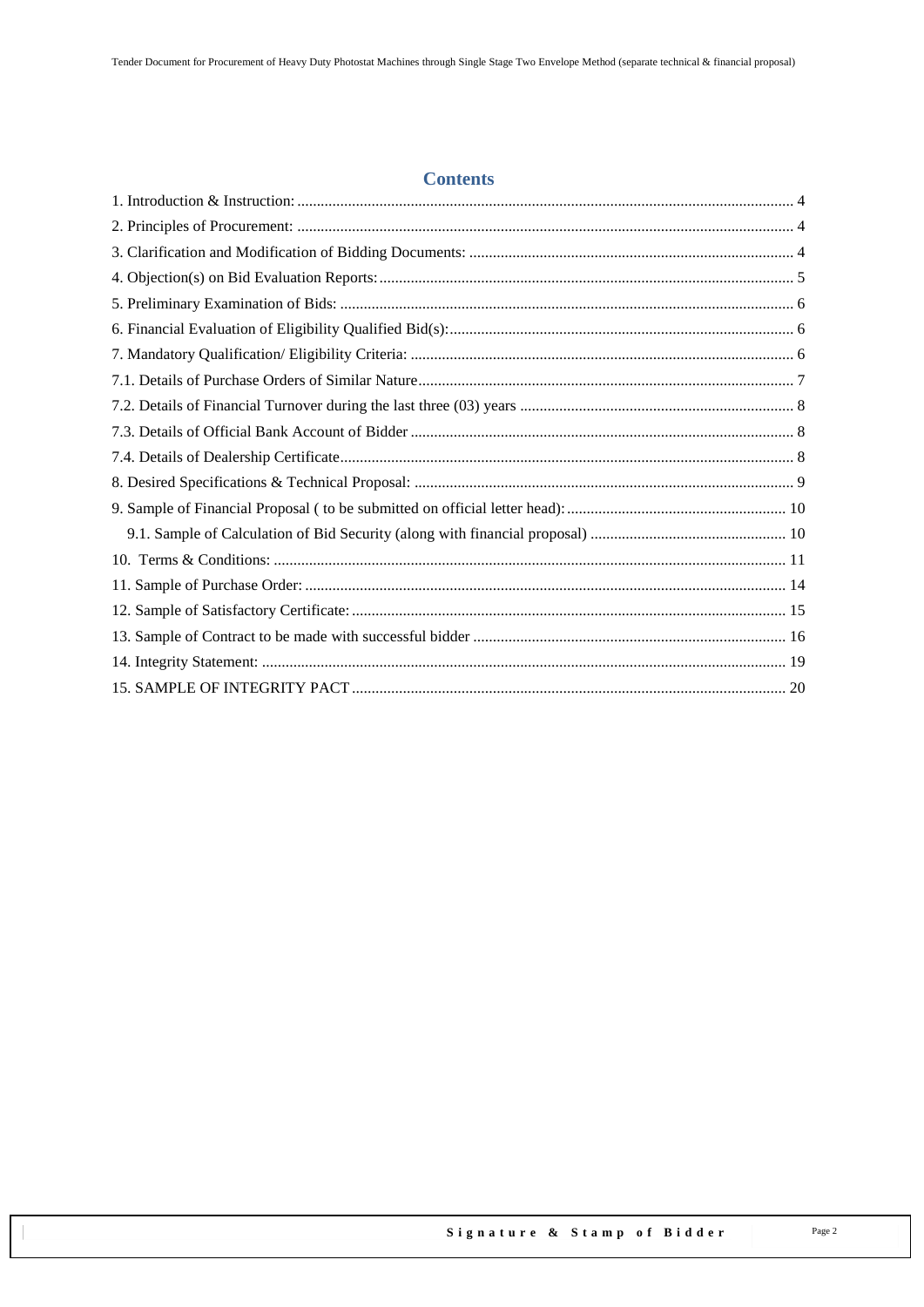Tender Document for Procurement of Heavy Duty Photostat Machines through Single Stage Two Envelope Method (separate technical & financial proposal)

Tender Reference No. \_\_\_\_\_\_\_\_\_\_\_\_\_ Dated\_\_\_\_\_\_\_\_\_\_\_\_\_\_

**To,** 

**The Learned Registrar, Sindh High Court, Karachi.**

Respected Sir,

We, the undersigned, offer to provide our services for **"Supply of Heavy Duty Photostat Machine for High Court of Sindh, Sukkur"**, as a Bid, sealed in an envelope. Mr. holding CNIC No. has been authorized to attend the Bid Meetings on behalf of our organization.

We understand that Sindh High Court is not bound to accept any Proposal you receive and reserves the right to accept or reject any offer and to annul the bidding process and reject all proposals without assigning any reason or having to owe any explanation whatsoever.

The decision of Purchase Committee shall be final and cannot be challenged on any ground at any forum and the Purchase Committee will not be liable for any loss or damage to any party acting in reliance thereon.

Sincerely,

**Name: Designation: Name of Company Dated:**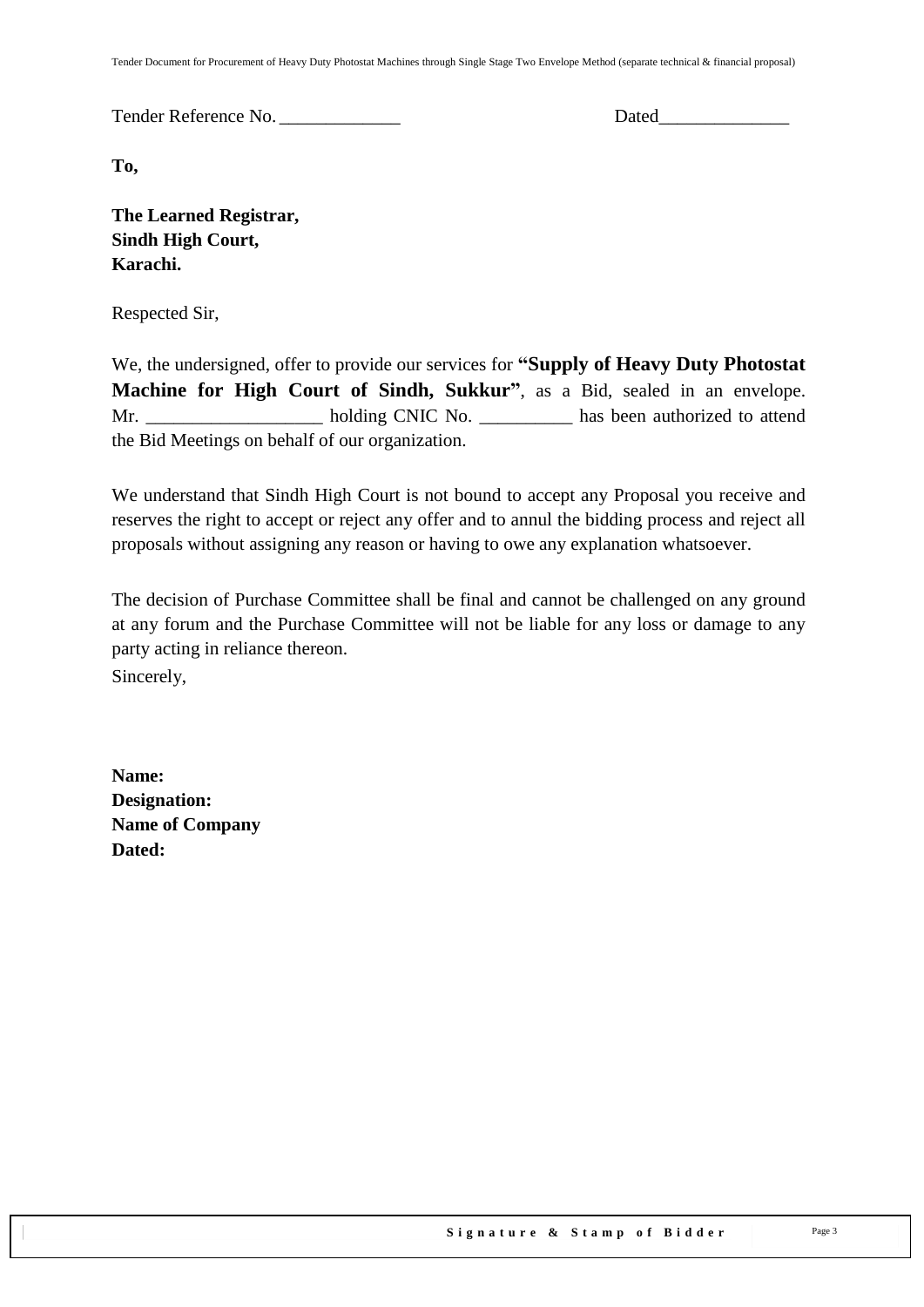## <span id="page-3-0"></span>**1. Introduction & Instruction:**

Dear Tenderer:

The **SINDH HIGH COURT (SHC)** is the highest judicial institution of the province of [Sindh.](https://en.wikipedia.org/wiki/Sindh) We are interested to **purchase one (01) Heavy Duty Photostat Machine for High Court of Sindh, Sukkur**, as mentioned in tender document, from your esteemed firm / agency in transparent manner. SHC reserves the right to increase/ decrease the quantities as per requirement in the light of availability of funds, as per rules.

| <b>Description</b>           | Date & time               | of   Date & time of Opening                                                   |
|------------------------------|---------------------------|-------------------------------------------------------------------------------|
|                              | <b>Submission of Bids</b> | of Bids                                                                       |
| Supply                       |                           | & Installation of $4^{th}$ March, 2020 at 10:30 $4^{th}$ March, 2020 at 11:00 |
| Duty Photostat a.m.<br>Heavy |                           | a.m.                                                                          |
| Machine (45 CPM or higher)   |                           |                                                                               |
| for High Court of Sindh,     |                           |                                                                               |
| Sukkur Bench.                |                           |                                                                               |
|                              |                           |                                                                               |

## <span id="page-3-1"></span>**2. Principles of Procurement:**

 Sindh High Court ensures that procurements are conducted in a *fair and transparent manner* and the object of procurement brings value for money to this Court. Hence, bidders are directed to provide soft copies of scanned tender documents, tax registration certificates, purchase orders, bank maintenance certificate, financial statements and undertaking. All such documents should be merged in one (01) PDF FILE for uploading on the concerned.

## <span id="page-3-2"></span>**3. Clarification and Modification of Bidding Documents:**

Bidding Document has been prepared by Procurement Committee as per rules. Clarifications (if any) for contents of bidding documents may be sent to the Procurement Committee through Registrar, High Court in writing, at least five calendar days prior to the date of opening of bid. Clarification in response to a query shall be uploaded on the official website of Sindh High Court. All bidders are advised to visit the website of Sindh High Court for keeping them updated.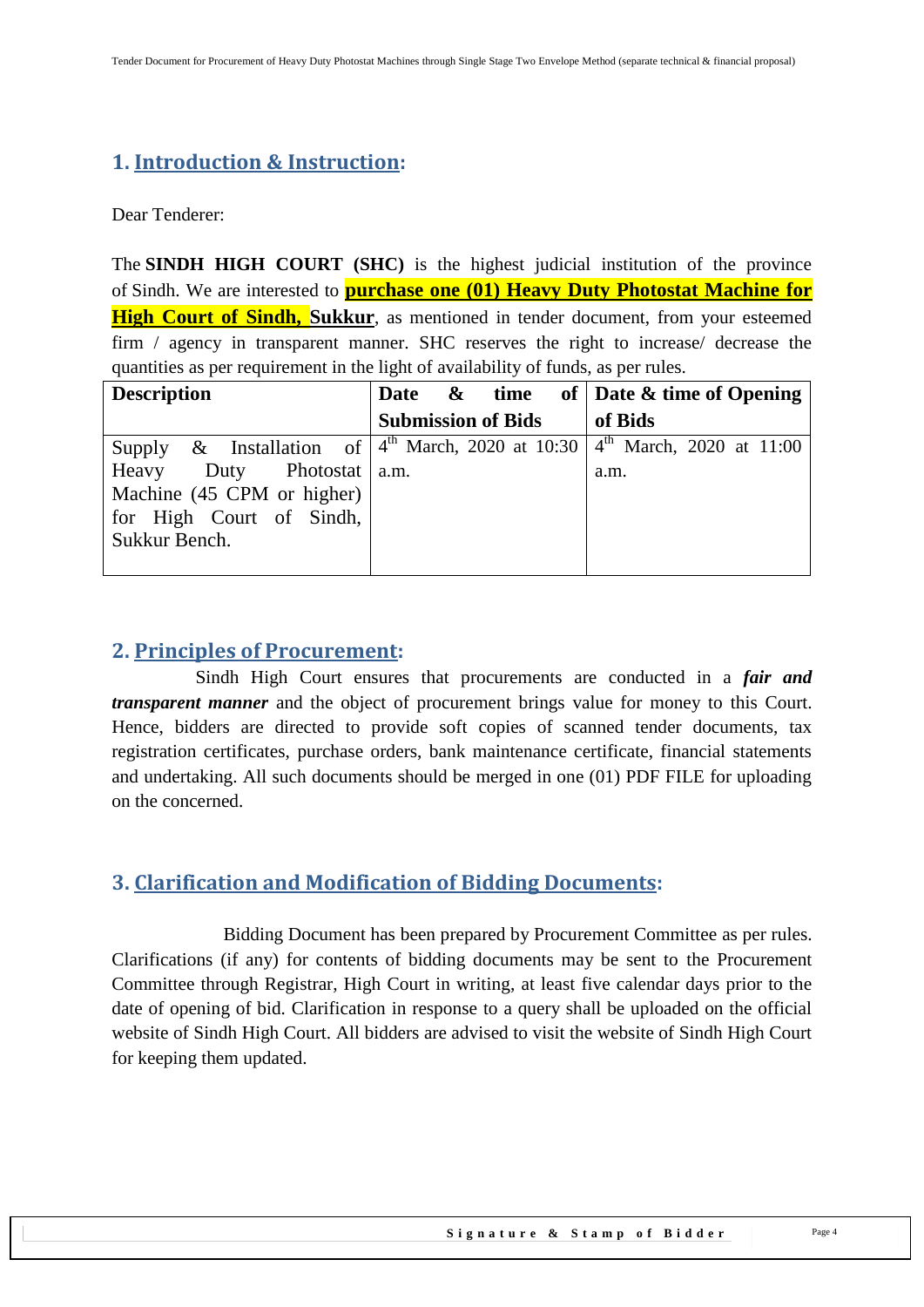It is stated that contents of bidding documents have been carefully read  $\&$ understood. All queries have been properly answered by the concerned Officers of Sindh High Court well before in time. We do not have any objections on the contents of the biding documents.

| Name:               |  |
|---------------------|--|
|                     |  |
| <b>Designation:</b> |  |
|                     |  |
| Signature & stamp   |  |
|                     |  |
|                     |  |

## <span id="page-4-0"></span>**4. Objection(s) on Bid Evaluation Reports:**

 Bid Receiving Time Sheet, Bid Attendance Sheet, Eligibility Criteria Report, Technical Bid Evaluation Report and Financial Bid Evaluation Report shall be uploaded on the official website of High Court of Sindh. Objection(s) if any should be submitted within THREE (03) calendar days of uploading of reports. Thereafter, no objection shall be entertained.

It is undertaken that it is our responsibility to download the above mentioned bid reports from the official website of Sindh High Court. It is also undertaken that objection (s) if any will be submitted within THREE (03) calendar days of uploading of reports and we will not submit any objection after the lapse of time.

| <b>Name</b>        |  |
|--------------------|--|
| <b>Designation</b> |  |
| <b>Cell Number</b> |  |
|                    |  |
| Signature & stamp  |  |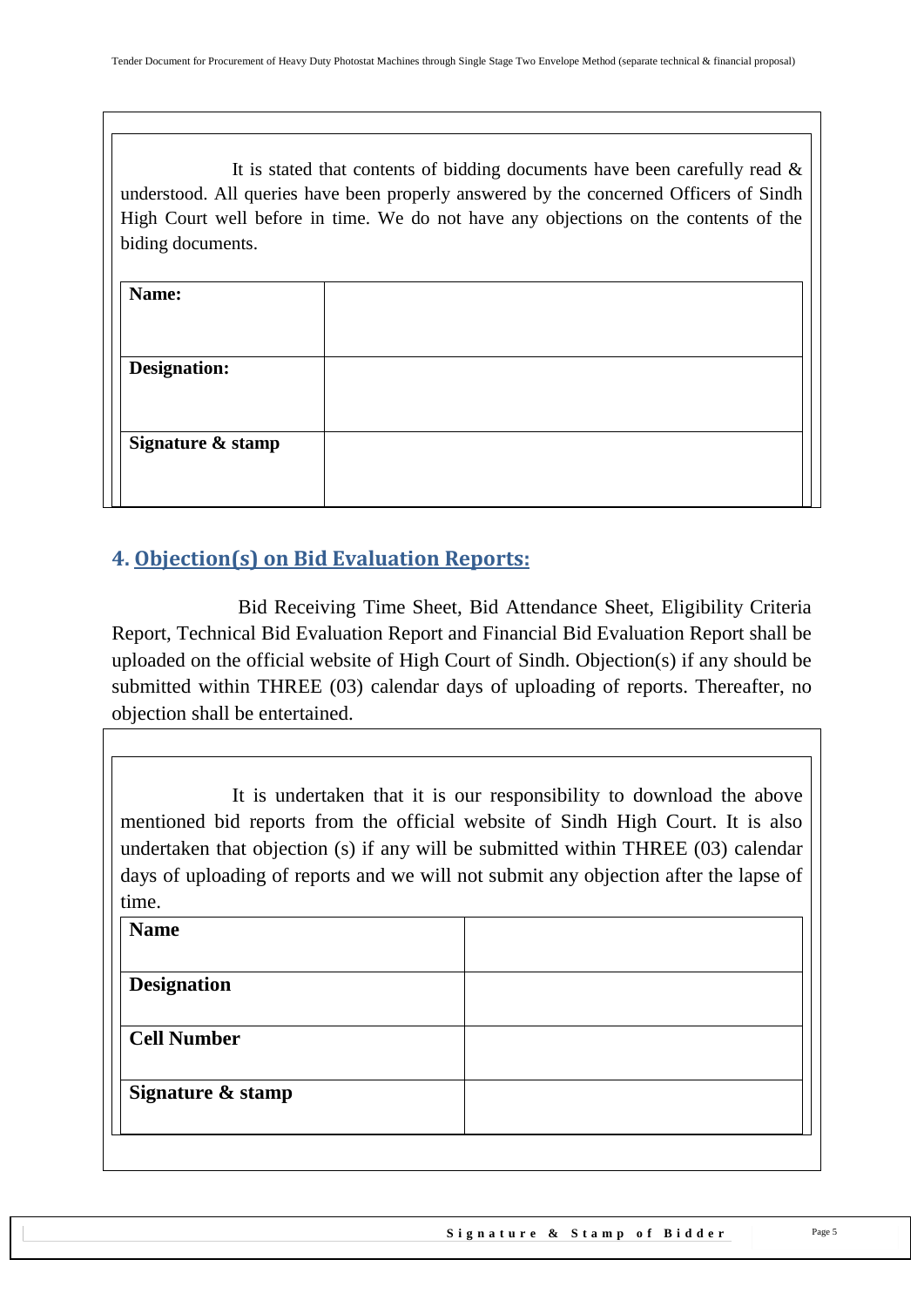## <span id="page-5-0"></span>**5. Preliminary Examination of Bids:**

 Procurement Committee shall examine the bids to confirm that all required documents (soft & hard copies) and specifications/ technical documentation requested in bidding documents have been provided, and to determine the completeness of each document submitted. If any of the required documents or information is missing, the bid shall be rejected. Further, Sindh High Court shall examine the Bid to confirm that all terms and conditions specified in the bidding documents have been accepted by the Bidder without any material deviation or reservation.

## <span id="page-5-1"></span>**6. Financial Evaluation of Eligibility Qualified Bid(s):**

 **Financial Evaluation of technically qualified Bid (s) shall be done on the basis of unit price without GST**. All government taxes shall be applicable as per rules. Tender may be awarded to the lowest technically bidder (s) subject to fulfillment of all the terms & conditions of bidding documents and specifications/ requirements of Sindh High Court as mentioned in bidding documents.

| S.No.          | <b>Eligibility Criteria</b>                                                          | Flag          |  |
|----------------|--------------------------------------------------------------------------------------|---------------|--|
|                | <b>Profile</b> of company/firm                                                       | Flag-A        |  |
| $\overline{2}$ | Complete filled, signed & stamped Tender Document                                    | Flag-B        |  |
| 3              | <b>Relevant Tax Registration Certificates</b>                                        | $Flag-C$      |  |
| $\overline{4}$ | <b>Minimum Experience of at least three (03) years</b>                               | Flag-D        |  |
| 5              | Copies of at least THREE (03) Purchase Orders of similar                             | Flag-E        |  |
|                | nature during the last three years. ONE for each year is                             |               |  |
|                | mandatory.                                                                           |               |  |
| 6              | <b>Authorized dealership Certificate</b> of product which is being                   | <b>Flag-F</b> |  |
|                | offered to Sindh High Court. (copy is required)                                      |               |  |
| 7              | <b>Undertaking</b> on judicial stamp paper that firm has never been<br><b>Flag-G</b> |               |  |
|                | blacklisted by any government semi government, autonomous and                        |               |  |
|                | stated owned organization.                                                           |               |  |
| 8              | Average Financial turnover of at least <b>Rs. 2 million</b> per annum                | <b>Flag-H</b> |  |
|                | during the last three years. (authenticated financial statements are                 |               |  |
|                | required)                                                                            |               |  |
| 9              | <b>Bank Maintenance Certificate</b>                                                  | <b>Flag-I</b> |  |

## <span id="page-5-2"></span>**7. Mandatory Qualification/ Eligibility Criteria:**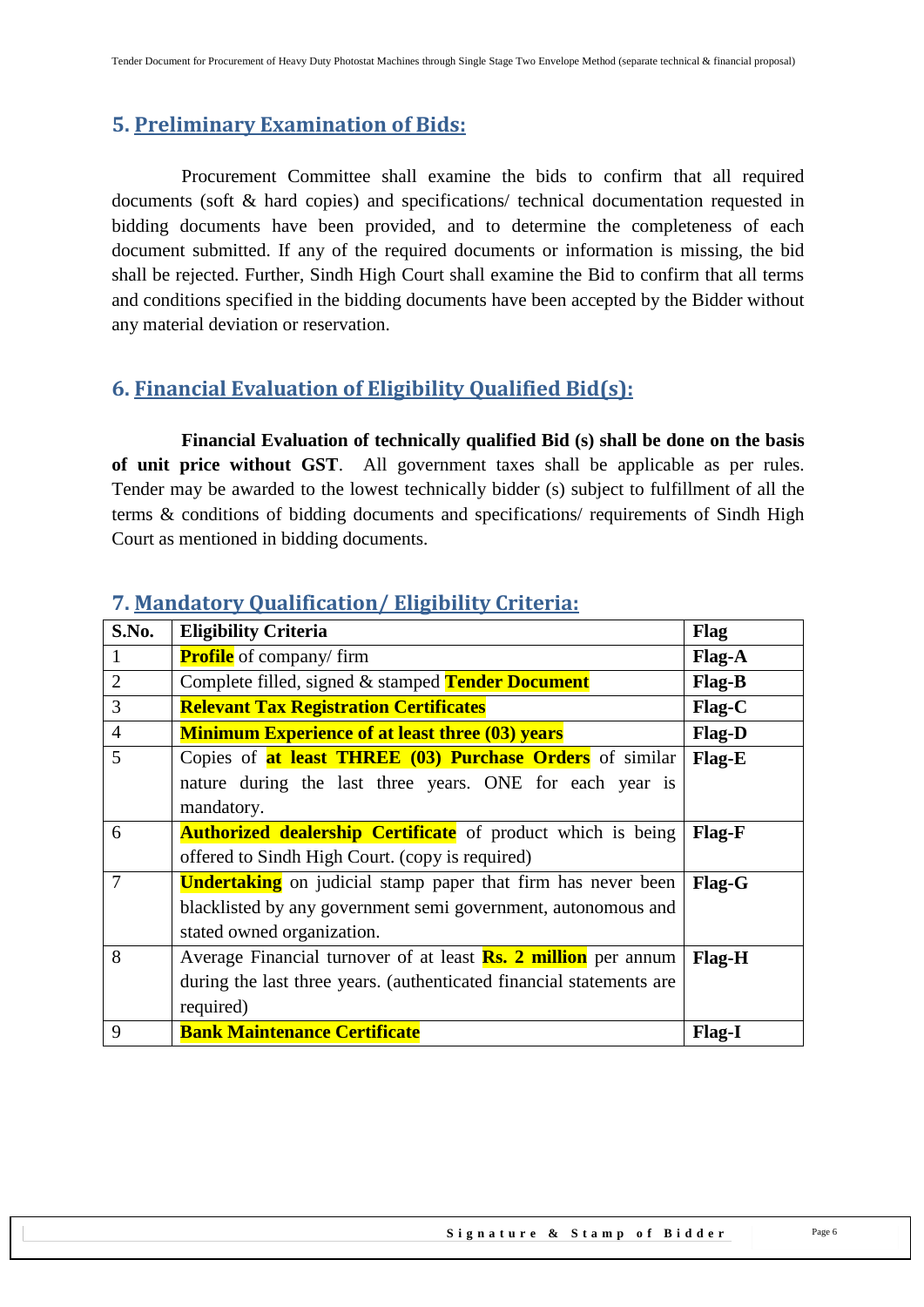It is undertaken that I have provided soft and hard copies of the above mentioned documents. It is understood that Sindh High Court reserves the right to reject our bid/ disqualify us in case of non-availability of the above mentioned documents and decision of Sindh High Court shall be final.

| Name:             |  |
|-------------------|--|
|                   |  |
| Designation:      |  |
|                   |  |
| Signature & stamp |  |
|                   |  |

#### <span id="page-6-0"></span>**7.1. Details of Purchase Orders of Similar Nature**

| S.No           | Purchase Order issued Purchase |                 | of<br><b>Date</b> | Make & Model           |
|----------------|--------------------------------|-----------------|-------------------|------------------------|
|                | by                             | <b>Order No</b> | <b>Purchase</b>   | of<br><b>Photostat</b> |
|                | (Name of Organization)         |                 | Order             | <b>Machine</b>         |
| $\overline{1}$ |                                |                 | $---2017$         |                        |
| $\overline{2}$ |                                |                 | $-2017$           |                        |
| $\overline{3}$ |                                |                 | $-2018$           |                        |
| $\overline{4}$ |                                |                 | $-2018$           |                        |
| $\overline{5}$ |                                |                 | $-2019$           |                        |
| $\overline{6}$ |                                |                 | $-2019$           |                        |
| $\overline{7}$ |                                |                 |                   |                        |
| $\overline{8}$ |                                |                 |                   |                        |
| $\overline{9}$ |                                |                 |                   |                        |
| 10             |                                |                 |                   |                        |
| 11             |                                |                 |                   |                        |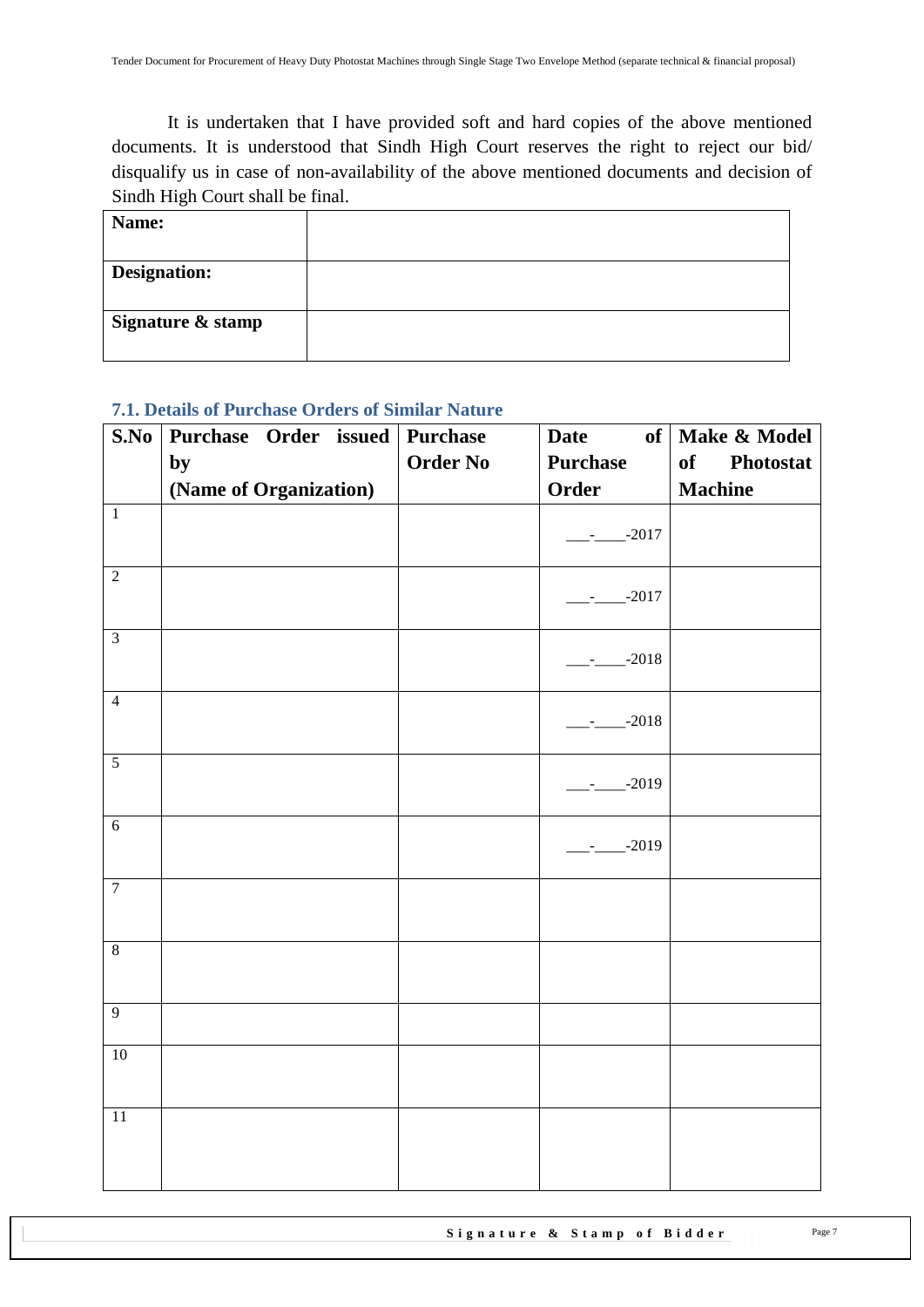## <span id="page-7-0"></span>**7.2. Details of Financial Turnover during the last three (03) years**

| S.No           | <b>Financial Year</b> | Turnover (Rs.) |
|----------------|-----------------------|----------------|
|                |                       |                |
| -1             | 2017                  |                |
|                |                       |                |
|                |                       |                |
|                |                       |                |
| $\overline{2}$ | 2018                  |                |
|                |                       |                |
|                |                       |                |
|                |                       |                |
|                | 2019                  |                |
|                |                       |                |
| 3              |                       |                |
|                |                       |                |

#### <span id="page-7-1"></span>**7.3. Details of Official Bank Account of Bidder**

| <b>Name of Bank</b>        |  |
|----------------------------|--|
| <b>Branch Code</b>         |  |
| <b>Address of Bank</b>     |  |
| <b>Bank Account Number</b> |  |
| <b>Available Balance</b>   |  |

## <span id="page-7-2"></span>**7.4. Details of Dealership Certificate**

| Date of issuance of Dealership Certificate |  |
|--------------------------------------------|--|
| Date of expiry of Dealership Certificate   |  |
| <b>Dealership Certificate Number</b>       |  |
| Dealership Certificate valid for products  |  |
| <b>Dealership Certificate issued by</b>    |  |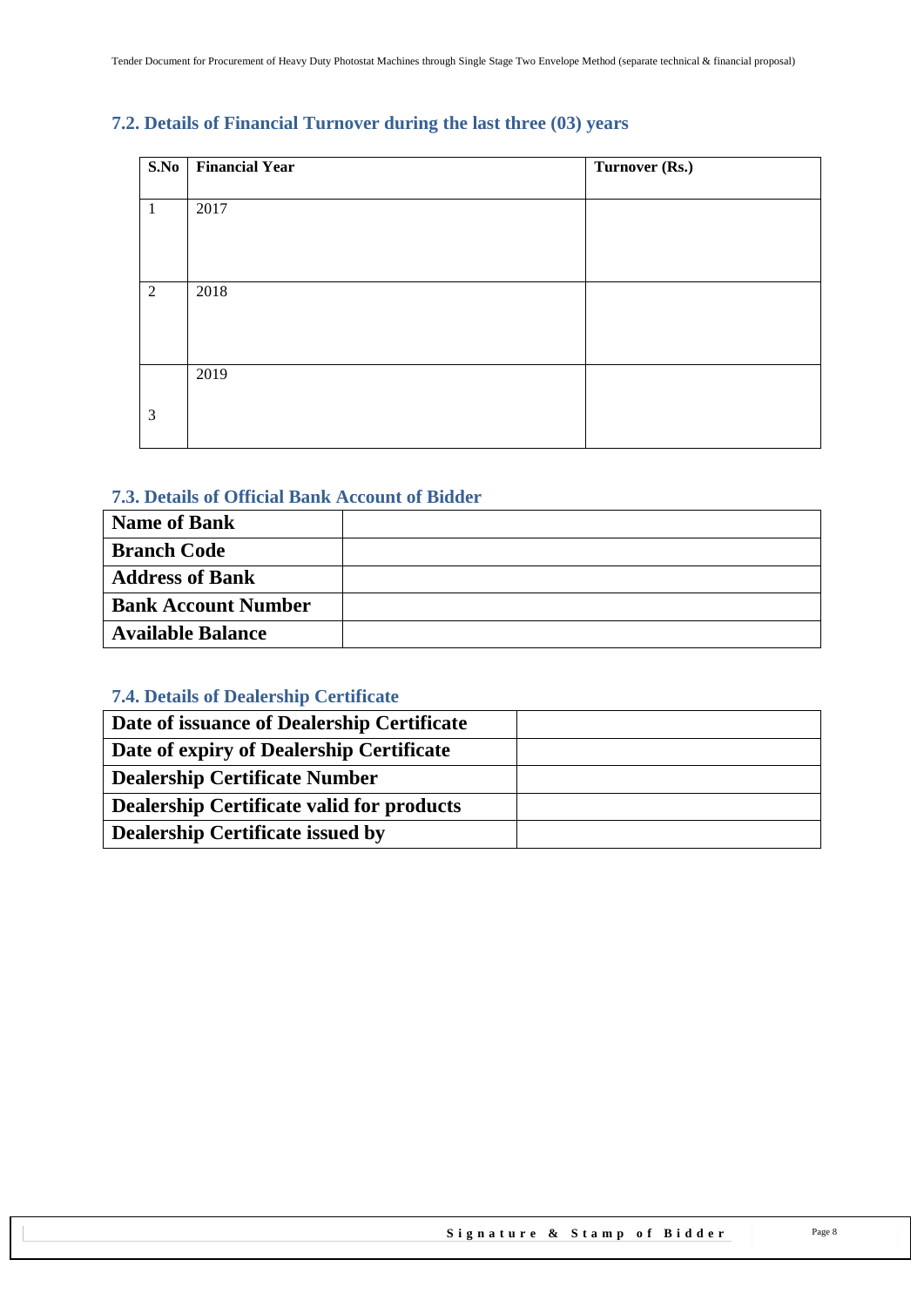# <span id="page-8-0"></span>**8. Desired Specifications & Technical Proposal:**

| <b>Desired specifications of SHC</b>                 | <b>Specifications of Product offered by</b><br><b>Bidder</b> |
|------------------------------------------------------|--------------------------------------------------------------|
| <b>Brand:</b>                                        |                                                              |
| Canon or imported/equivalent/ higher                 |                                                              |
| standard                                             |                                                              |
| Copy per minute:<br>Minimum 45 Copies (A4) or higher |                                                              |
|                                                      |                                                              |
| <u>Scanner:</u>                                      |                                                              |
| Built-in                                             |                                                              |
| RADF:                                                |                                                              |
| Built-in                                             |                                                              |
| Paper Size:                                          |                                                              |
| Should support Legal, A4 and A3 paper size           |                                                              |
| in all forms/formats                                 |                                                              |
| Accessories:                                         |                                                              |
| With installation, all accessories, standard         |                                                              |
| trolley and consumable parts                         |                                                              |
| Warranty:                                            |                                                              |
| One year free service with parts $\&$ labour on      |                                                              |
| site.                                                |                                                              |
| Parts:                                               |                                                              |
| Parts must be easily available in the market.        |                                                              |
| End of year sale product/refurbished:                |                                                              |
| Copy of brand and end of year product/               |                                                              |
| refurbished products will not be acceptable.         |                                                              |
| <b>Economical &amp; Cost Effective Machine:</b>      |                                                              |
| Economical & Cost Effective Machines are             |                                                              |
| required. Machines having one time low               |                                                              |
| cost price but high consumable prices for            |                                                              |
| the rest of life will not be considered.             |                                                              |
|                                                      |                                                              |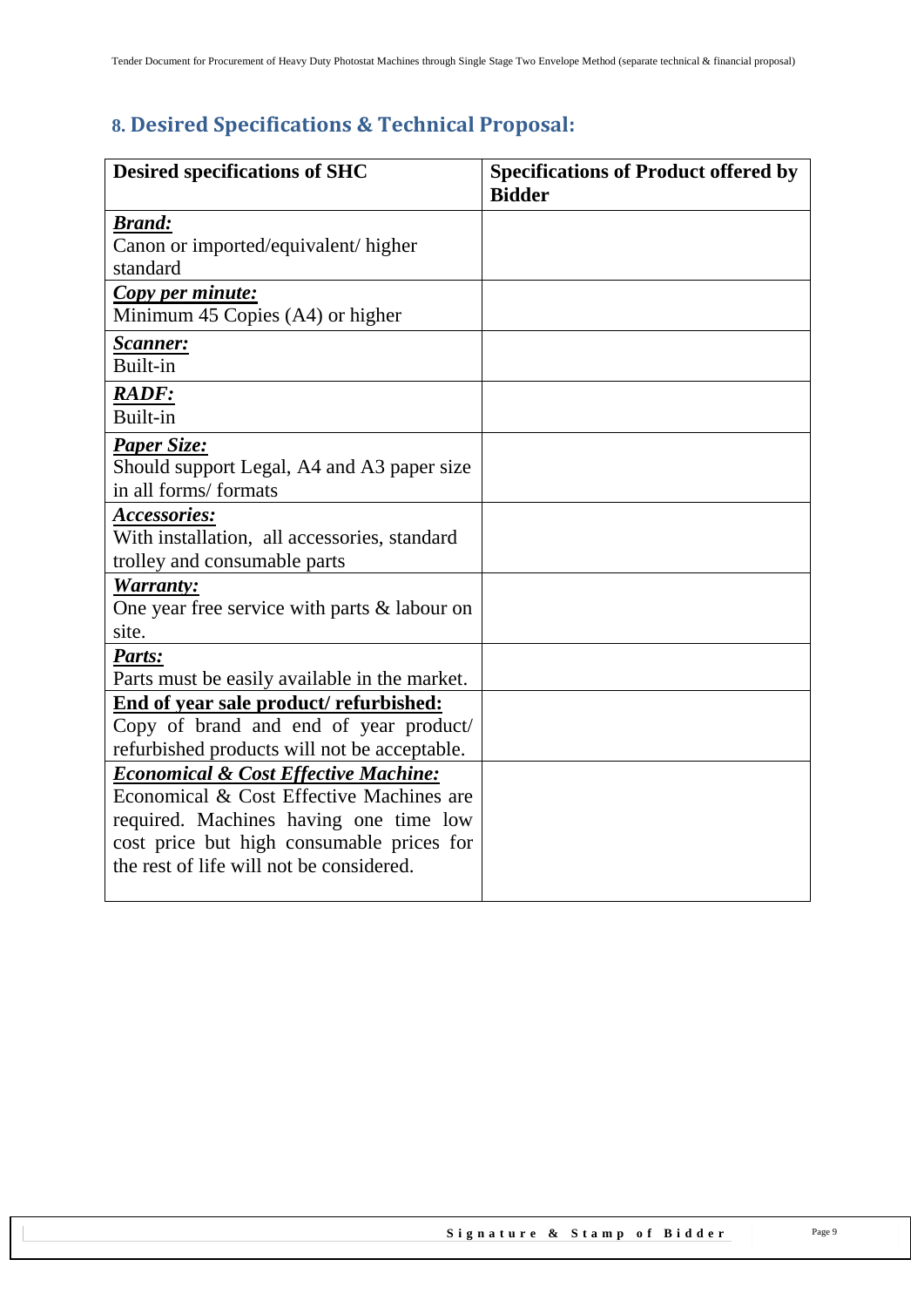#### <span id="page-9-0"></span>**9. Sample of Financial Proposal ( to be submitted on official letter head):**

Bidders are advised to submit separate financial proposal for each item as per following format on the official letter head of bidder which must be properly signed & stamped.

| S.No | <b>Make</b><br><b>Machine</b> | $\boldsymbol{\alpha}$ | <b>Model</b> | of   Unit Price without GST   Unit Price without<br>Rs. (in figures) | <b>GST Rs.</b> (in words) |
|------|-------------------------------|-----------------------|--------------|----------------------------------------------------------------------|---------------------------|
|      |                               |                       |              |                                                                      |                           |

- No extra charges shall be paid for installation & transportation at Sukkur.
- All Government taxes shall be applicable as per rules.
- Taxes shall be deducted by the Office of A.G Sindh and its decision shall be final.
- Bidder should be active vendor I.D at the time of submission of bill.
- Bidder shall be bound to submit all required documents along with bill.

| <b>Name</b>        |  |
|--------------------|--|
| <b>Designation</b> |  |
| Cell Number        |  |
| Signature & stamp  |  |

## <span id="page-9-1"></span>**9.1. Sample of Calculation of Bid Security (along with financial proposal)**

- 1. **Bid Security of 1% of total quoted amount** will be deposited along with Tender Document in shape of BID SECURITY FORM/ PAY ORDER/ BANK DRAFT as reflected in tender notice.
- 2. Bid Security should favour Registrar, High Court of Sindh, Karachi.
- 3. Separate Bid Security must be submitted for each item as per following format.

| <b>Bid Security for Photostat Machines</b> |            |                    |                 |                       |
|--------------------------------------------|------------|--------------------|-----------------|-----------------------|
| Make & Model of Quoted Item                | <b>GST</b> | Unit Price without | Quantity        | Amount<br>without GST |
|                                            | Rs.        |                    |                 | Rs.                   |
|                                            |            |                    | <b>One</b> (01) |                       |
| <b>Total Amount</b>                        |            |                    |                 |                       |
| (without GST)                              |            |                    |                 |                       |
| 1% of Total Amount                         |            |                    |                 |                       |
| <b>Pay Order Number</b>                    |            |                    |                 |                       |
| <b>Pay Order Issuance Date</b>             |            |                    |                 |                       |
| <b>Name of Banker</b>                      |            |                    |                 |                       |
| <b>Amount of Pay Order</b>                 |            |                    |                 |                       |
| <b>Period of Validity</b>                  |            |                    |                 |                       |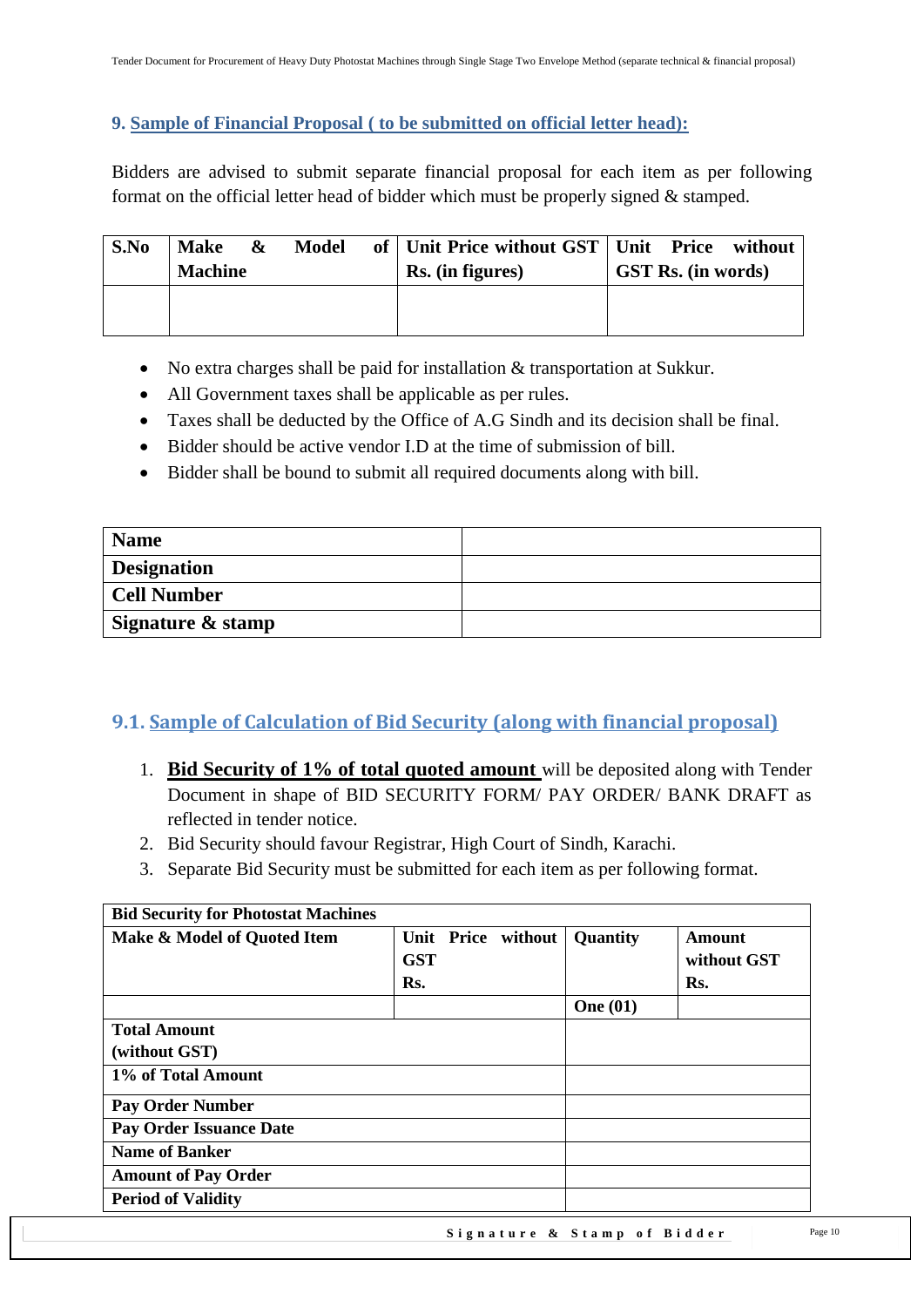- 1. Rates must be quoted in Pakistani Currency.
- 2. Quantity may be increased or decreased as per rules and keeping in view the availability of budget.
- 3. Rates must be quoted without GST. GST shall be applicable as per rules.
- 4. All government taxes shall be applicable as per rules.
- 5. All government taxes will be deducted by the office of A.G Sindh and its decision shall be final in respect of taxation and billing.
- 6. Bidders must have active Vendor ID of A.G Sindh.
- 7. Successful Bidder (s) will be required to submit complete bill along with copies of required documents to High Court of Sindh, Sukkur.

#### <span id="page-10-0"></span>**10. Terms & Conditions:**

- 1. **Bidding Method**: **Single Stage-Two Envelopes** method will be adopted for bidding process as per SPPRA Rules. Bidders are required to submit separate technical & financial proposal.
- 2. **Qualification/ Eligibility:** Bidders are bound to submit soft and hard copies of all documents as mentioned in Eligibility Criteria Section, in order to establish their eligibility to participate in bid. In case of non-availability of either, soft or hard copy, bidder may be disqualified.
- 3. **Release of Bid Security**: The bid security of unsuccessful bidder will be released by SHC after award of work or after expiry of bid validity period as per rules.
- 4. **Late Bids**: Sindh High Court shall not consider any bid that arrives after the deadline for submission of bids, as reflected in NIT. Any bid received after the deadline for submission of bids shall be declared late, rejected, and returned unopened to the Bidder.
- 5. **Responsive Bids**: A substantially responsive Bid is one that conforms to all the terms, conditions, and specifications of the Bidding Documents without material deviation, reservation, or omission. Non-responsive Bids shall not be considered. Bidders are advised in their own interest to prepare their bids as per format, requirements, terms & conditions, mentioned in bid documents. Bidders are also advised to submit soft and hard copies of all required documents along with their bids.
- 6. **Award of Contract**: Sindh High Court may award the Contract to the **technically qualified Bidder** whose offer has been determined to be the lowest bid and is substantially responsive to the Bidding Documents, provided further that the Bidder is determined to be qualified to perform the Contract satisfactorily.
- 7. **Notification/ Purchase Order for Award of Contract**: Prior to the expiration of the period of bid validity, Sindh High Court will notify the successful Bidder, in writing, that its Bid has been accepted. Until a formal Contract is prepared and executed, the purchase order/ notification of award shall constitute a binding Contract.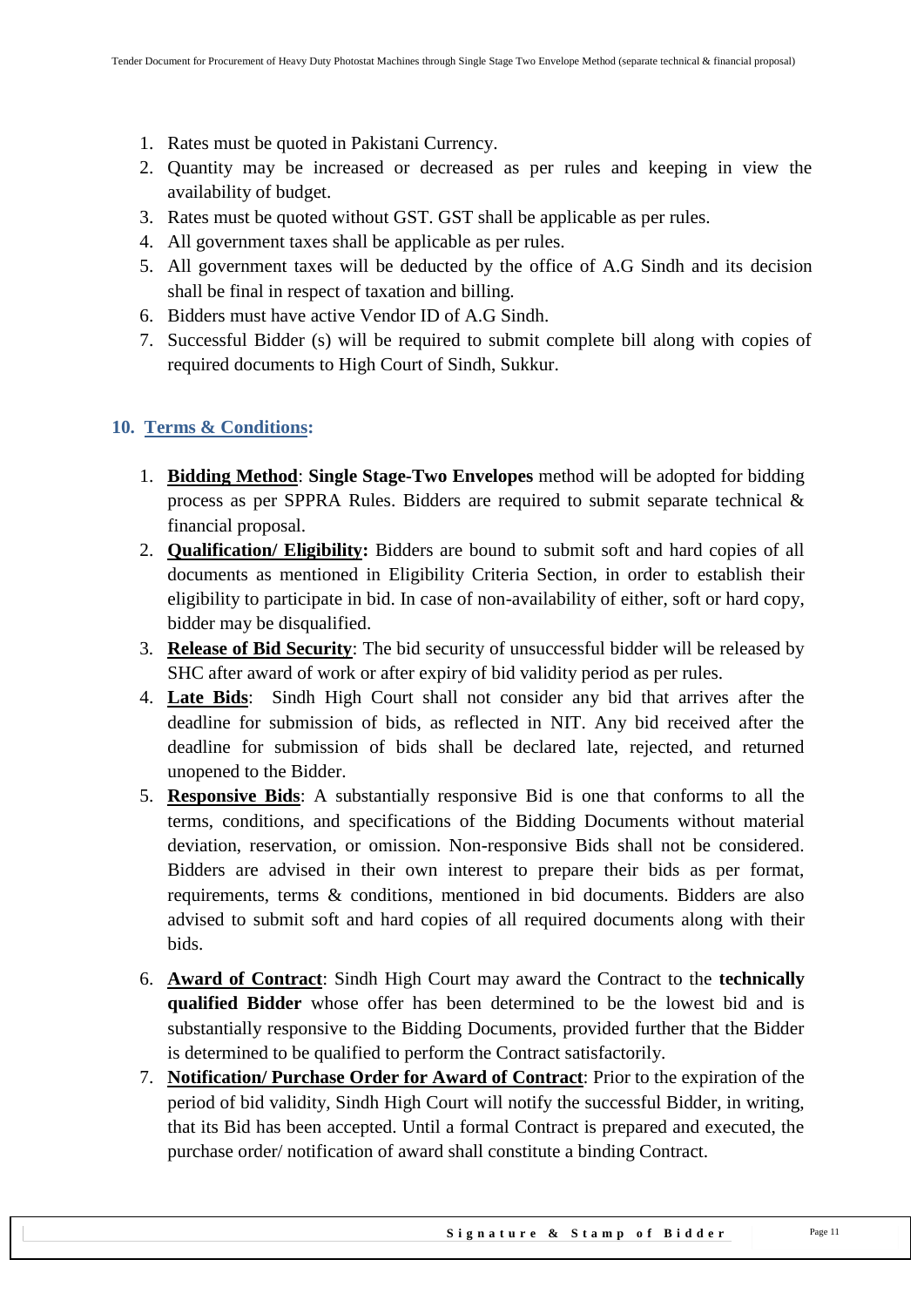- 8. **Performance Security**: The bid security of successful bidder will be released after submission of Performance Security equal to **5% of total cost of contract**.
- 9. **Release of Performance Security**: Performance Security shall be released after successful delivery of goods and issuance of satisfactory certificate from the Additional Registrar, Bench at Sukkur.
- 10. **Validity Period:** The procurement contract will be awarded within bid **validity period i.e. 90 days** as per SPRRA Rules.
- 11. **Receiving/Acceptance of Purchase Order:** The vendor will sign the copy of the Purchase Order as acknowledgement. Copy of Purchase Order along with relevant documents must be submitted along with bill.
- 12. **Delivery Mechanism**: Successful bidder shall deliver the goods within **fifteen (15) calendar days** of issuance of Purchase Order at High Court of Sindh, Bench at Sukkur.
- 13. **Delayed Delivery:** 1% penalty of the total amount will be imposed per day for which the company/firm/agency failed to deliver within the delivery/execution period or the request for extension in delivery time declined by SHC.
- 14. **Inspection:** Physical inspection will be carried out by the concerned staff of High Court of Sindh, Sukkur Bench. Ordered material is subject to final inspection at the time of delivery.
- 15. **Quantity Delivered:** Competent Authority reserves the right to increase/decrease the quantity as per requirement and availability of funds, as per rules.
- 16. **Payment Term:** Payment shall not be made in advance before making delivery. Payment shall be issued by the office of A.G Sindh and cheque will be handed over to bidder (s) or his authorized representative (s).
- 17. **Condition of Goods**: All items must meet in all respects with the specifications & conditions of the Order and must be in good condition & conform to the best industrial quality standards; otherwise they will be liable to be rejected as per rules.
- 18. **Rejection of Goods:** We reserve the right to cancel any or all the items if material is not in accordance with our specification or if the delivery is delayed.
- 19. **Disclosure of Confidential Script/Material:** All rights reserve with the SHC and no information either in written/electronic media/copying form should be disseminated without the permission of the authority.
- 20. **Resolution of Differences:** In case of any difference or dispute arises between the parties, the same shall be dealt with as per rules.
- 21. **Rules, Regulations & Policies:** All rules, regulations and policies will be governed in accordance to the SPPRA.
- 22. **Mistakes in Calculation:** The contractor/ supplier will be liable for any mistakes in calculation of price/ rate and amount and shall be liable to suffer the loss arises at any stage of contract, due to mistakes in calculation or tax rates.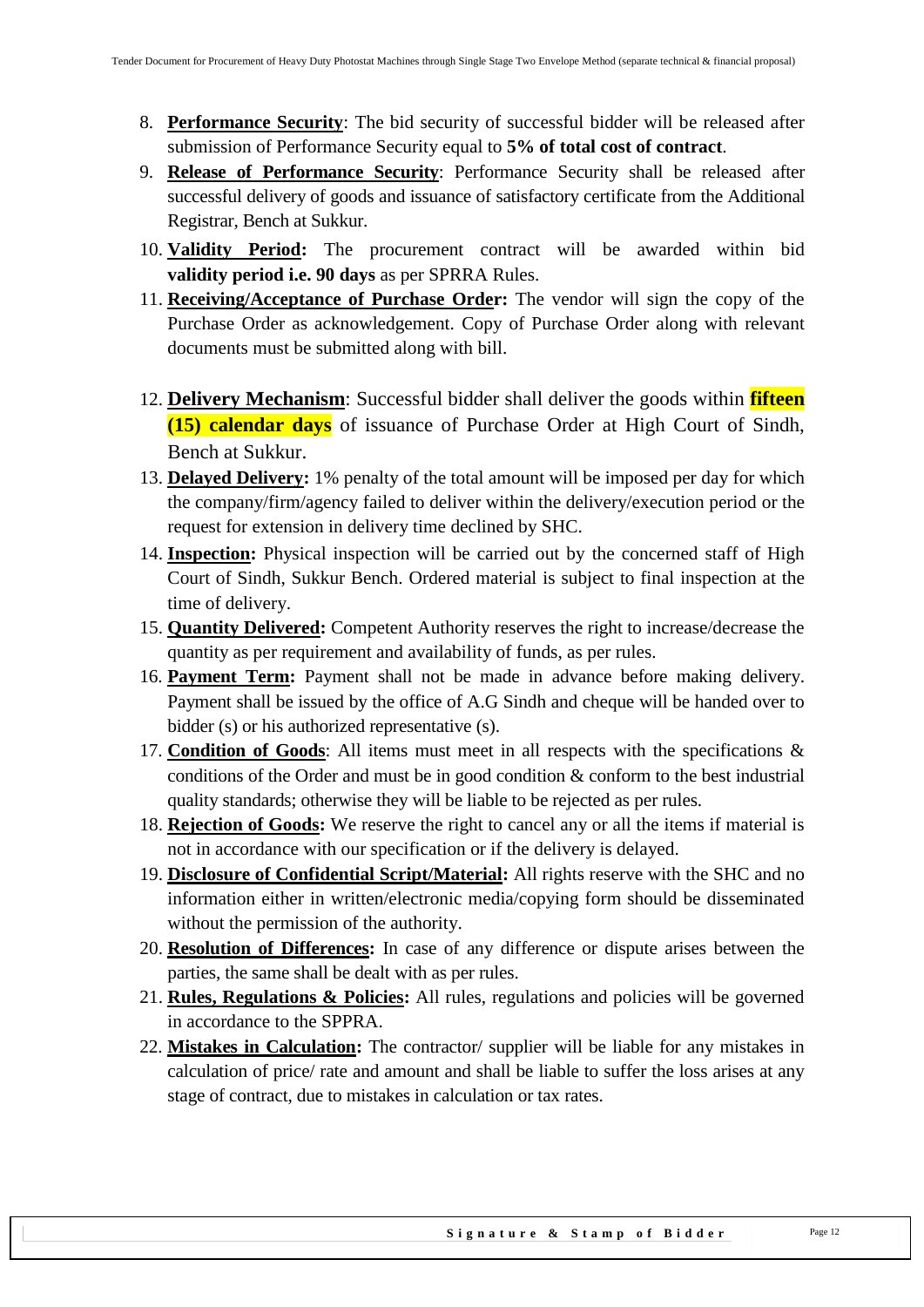- 23. **Government tax(es), levi(es) and charges(s)**: All Government taxes (including Income tax and stamp duty), levies and charges will be charged as per rules. Bidder should keep them updated regarding taxation issues in consultation with the relevant tax regulatory authorities.
- 24. **Stamp Duty**: Stamp duty will be levied as per rules.
- 25. **Alternative Bids**: Alternative bids shall not be considered.
- 26. **Cost of Bidding**: The Bidder shall bear all costs associated with the preparation and submission of its bid, and Sindh High Court shall not be responsible or liable for those costs, regardless of the conduct or outcome of the bidding process.
- 27. **Rights of Sindh High Court**: Sindh High Court reserves the right to accept or reject any bid, and to annul the bidding process and reject all bids at any time prior to contract award, without thereby incurring any liability to Bidders.
- 28. **Interest on Late Payments**: No interest shall be paid on late payment if cheque is received late from the Office of A.G Sindh. However, every effort shall be made for timely payments to successful bidders.
- 29. **Insurance:** The goods supplied under that contract should be fully insured. All cost of insurance shall be paid by the successful bidder. If the goods are not insured then risk if any shall be suffered by the successful bidder.
- 30. **Warrants:** Supplier must warrants that goods supplied would be new, unused and as per best industrial standards.
- 31. **Termination of Contract**: SHC may terminate the contract, if the successful bidder fails to supply all or parts of goods within definite time or fails to perform any other obligations of contract or bidder has failed to submit performance security or bidder has involved in fraud/ corruption.

| Name:             |  |
|-------------------|--|
| Designation:      |  |
| Signature & stamp |  |
| <b>Cell No</b>    |  |

It is hereby certified that the terms and conditions have been read, agreed upon and signed.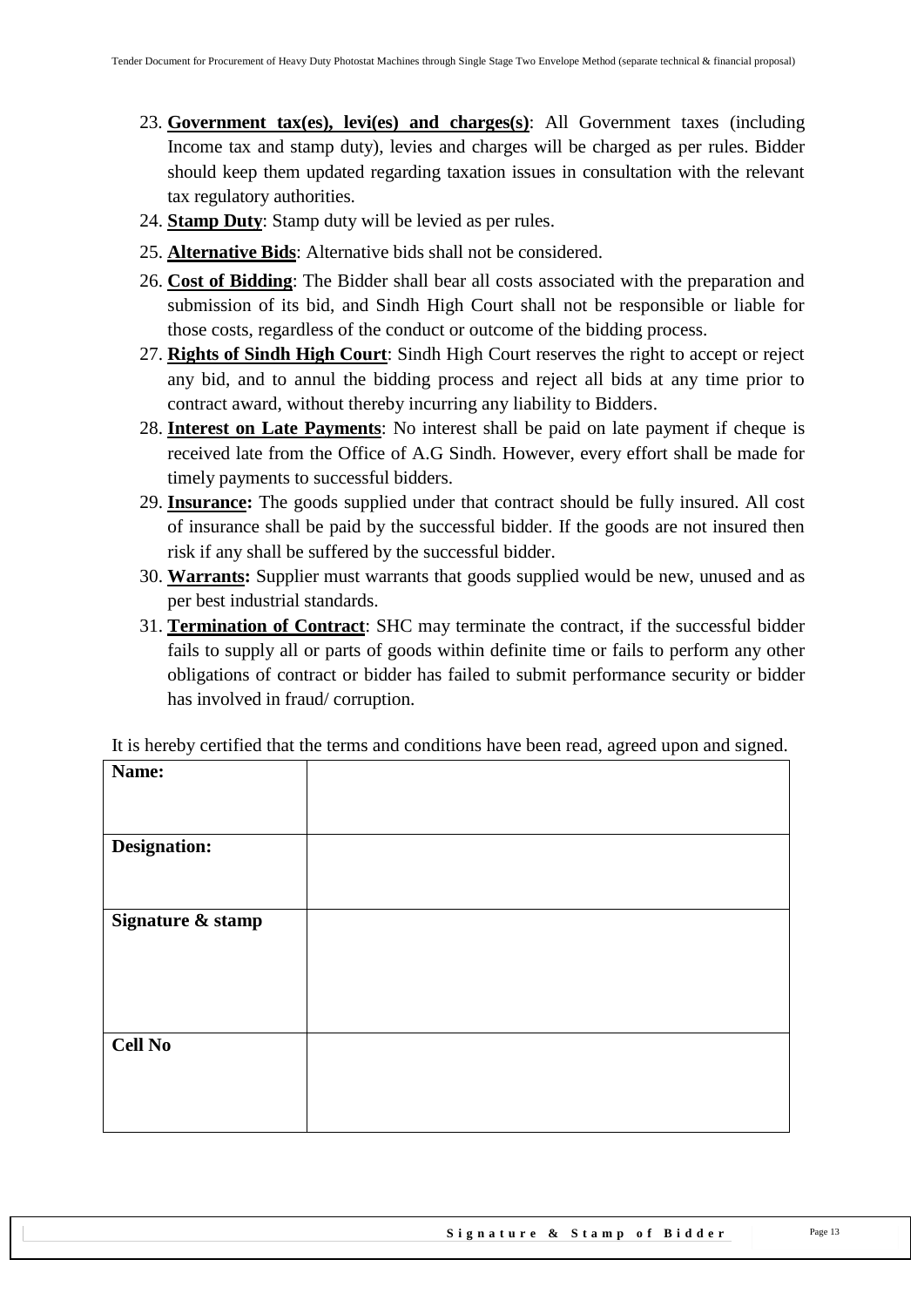## <span id="page-13-0"></span>**11. Sample of Purchase Order:**

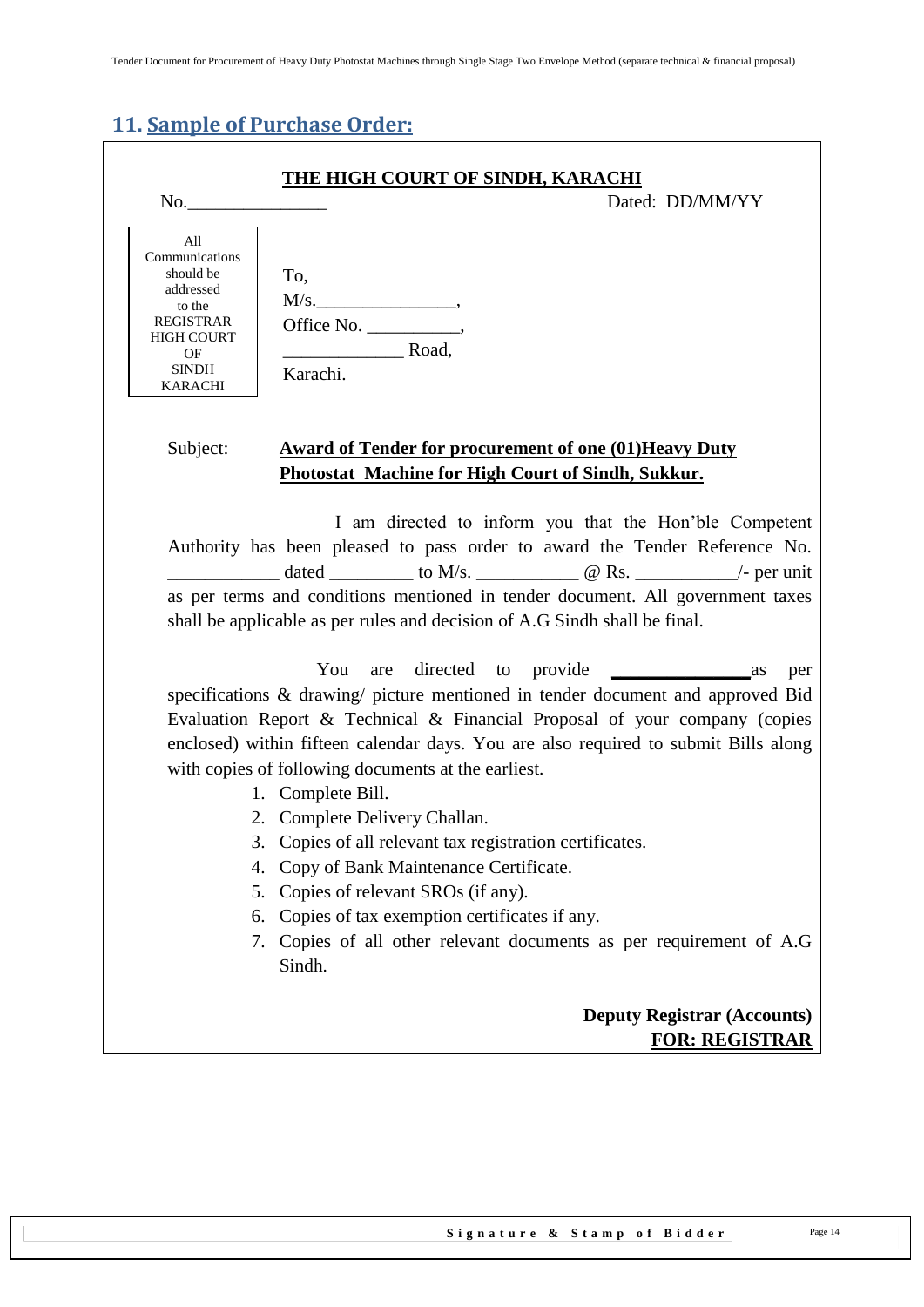| I have carefully read & understood the contents of "Sample Purchase Order" and I do |
|-------------------------------------------------------------------------------------|
| not have any objection on its contents.                                             |
|                                                                                     |
|                                                                                     |
|                                                                                     |
|                                                                                     |
|                                                                                     |
|                                                                                     |
|                                                                                     |
|                                                                                     |
|                                                                                     |

## <span id="page-14-0"></span>**12. Sample of Satisfactory Certificate:**

| It is certified that $M/s$ .                                | has delivered goods as per Purchase                       |
|-------------------------------------------------------------|-----------------------------------------------------------|
| $Order(s)$ dated $\qquad \qquad$<br>$\&$                    | and Tender document dated                                 |
|                                                             | . All the delivered goods were as per specifications $\&$ |
| requirements of this Court. Payment may be made to supplier |                                                           |
|                                                             | <b>Assistant Registrar (Resident-II)</b>                  |
|                                                             |                                                           |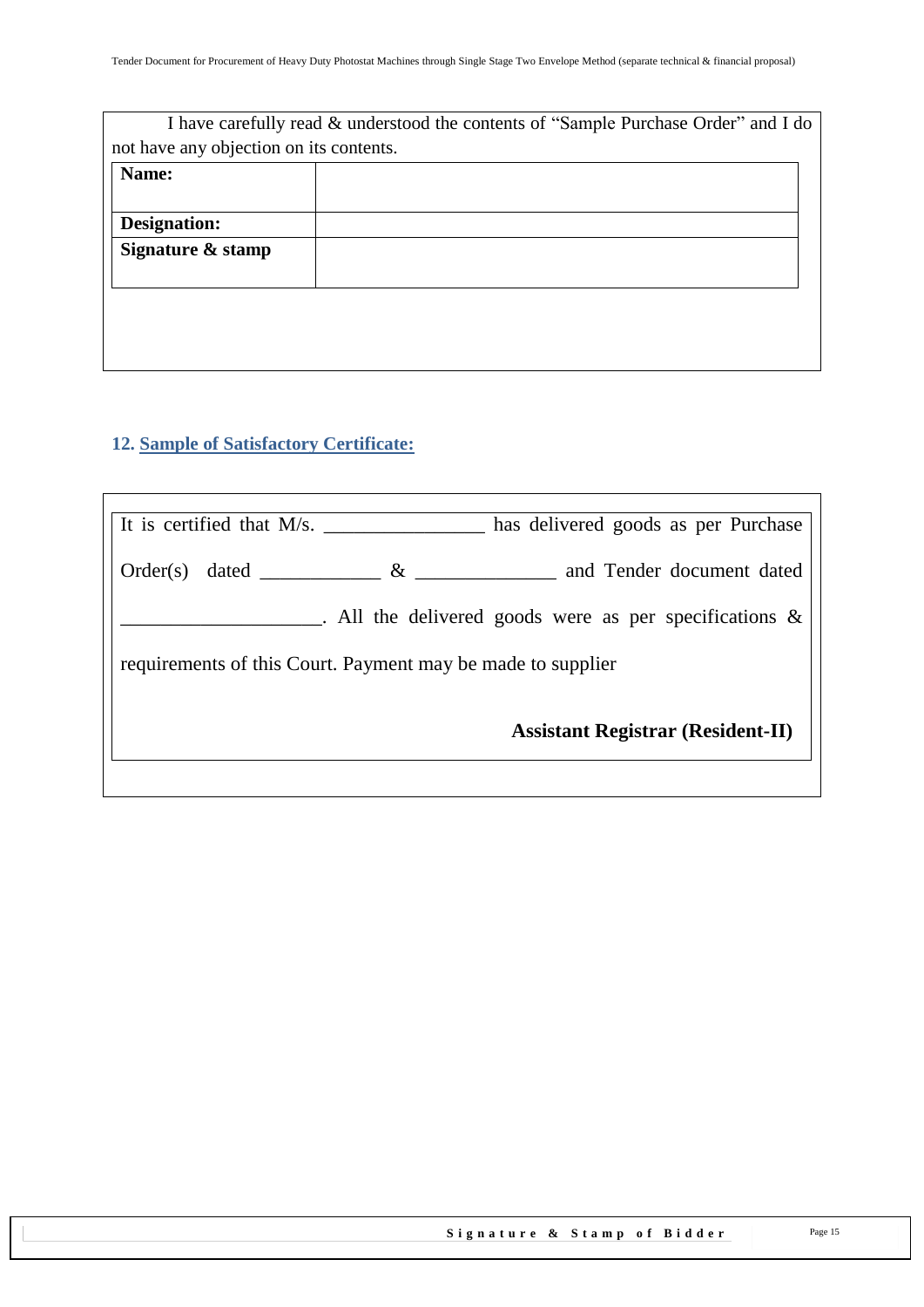## <span id="page-15-0"></span>**13. Sample of Contract to be made with successful bidder**

#### **CONTRACT BETWEEN SHC AND SUPPLIER FOR SUPPLY OF HEAVY\_PHOTOSTAT MACHINE FOR HIGH COURT OF SINDH, SUKKUR.**

This Deed of Agreement is made and entered into on \_\_\_\_\_\_\_\_\_\_\_\_\_ day of \_\_\_\_\_\_\_\_\_\_\_\_\_\_\_ 2019

#### **BETWEEN**

*Sindh High Court Establishment through its Registrar having its Office at High Court of* Sindh, Saddar, Karachi, (here in after called SHC which term shall include its successors and assigns) on the **One Part**.

#### **AND**

\_\_\_\_\_\_\_\_\_\_\_\_\_\_\_\_\_\_\_\_\_\_\_\_\_\_\_\_\_\_ having its office at \_\_\_\_\_\_\_\_\_\_\_\_\_\_\_\_\_\_\_\_\_\_ (here

in after called SUPPLIER which term shall include successors and assigns) on the Other Part.

**And whereas** SHC desires to purchase \_\_\_\_\_\_\_\_\_\_\_\_\_\_\_\_\_\_\_\_\_\_\_, as per specifications/ requirements, terms & conditions mentioned in tender document and approved bid evaluation report.

**And whereas** SUPPLIER expresses his desire to provide the same as per specifications/ requirements, terms & conditions mentioned in tender document and approved bid evaluation report.

**And whereas** Supplier has represented that it is a professional and has the technical expertise, experience and resources to provide the goods as per specifications/ requirements, mentioned in tender documents.

**Whereas** on the basis of the Supplier"s representations, SHC has agreed to purchase the same, in accordance with the terms and conditions tender document and this Agreement.

Now, therefore in consideration of the mutual promises and obligations set out in this Agreement, the sufficiency of which is hereby acknowledged, the Parties, intending to be legally bound, agree as follows:

Now this deed of agreement witness the terms and conditions as follows :

- 1. That the Agreement shall come into force immediately and shall remain valid till complete delivery of goods.
- 2. That the quality and quantity of Photostat Machines shall be as per specification/ requirements mentioned in tender document.
- 3. That the delivery of the materials shall be made by SUPPLIER at their own cost, management and responsibility as per tender document.
- 4. That SUPPLIER shall be fully responsible for delivery of Photostat Machines in good condition at the Stores of SHC through delivery dockets in triplicate.
- 5. That Representatives of SHC i.e. Assistant Registrar, Resident-II and Store Supervisor shall inspect the Photostat Machines and reserves the right to reject any Goods if the representative(s) considers those to be inferior quality to the approved samples.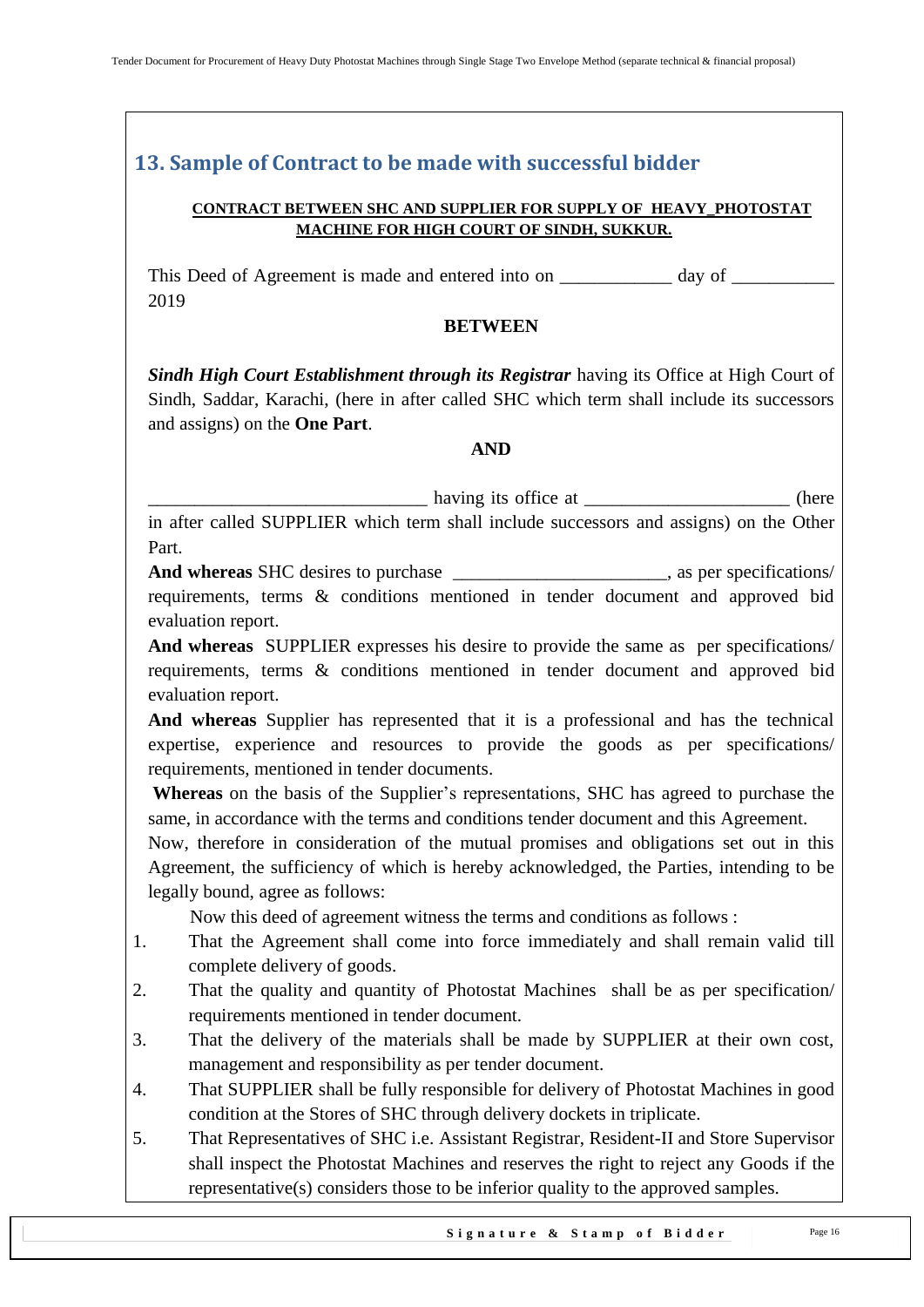- 6. That Goods rejected by the representative(s) of SHC shall be replaced by SUPPLIER and SUPPLIER shall bear all risks/costs of the materials rejected by SHC.
- 7. That the unit price of Goods will be (*enter amount and currency*).
- 8. That SHC reserves the right to change the quantity of items as per availability of budget and rules.
- 9. That SUPPLIER shall not without the consent in writing of SHC assign or sub-let the contract or any part thereof, or make any agreement with any person/company for the execution of any portion of the supply. In this regard consent by SHC will not relieve SUPPLIER from full and entire responsibility for this Agreement.
- 10. That SUPPLIER shall indemnify SHC in respect of all claims, damages, compensation or expenses payable in consequence of any injury or accident caused by them i.e., SUPPLIER.
- 11. That cost of transportation to Sukkur, or any other incidental charges, if required in connection of the delivery of Photostat Machines shall be borne by SUPPLIER, as per rules.
- 12. That bills submitted by SUPPLIER shall be forwarded to A.G Sindh by SHC. SUPPLIER shall be responsible to submit copies of relevant documents along with bill in coordination with Office of Budget Branch of Sindh High Court, Sukkur Bench.
- 13. That all taxes shall be deducted by the Office of A.G Sindh and its decision shall be final.
- 14. That all government taxes shall be applicable as per rules.
- 15. That Bid Security shall be released after submission of Performance Security of 5% of contract price.
- 16. That if SUPPLIER fails to deliver the materials as per agreed Schedule, penalty will be imposed by SHC at the rate of (1%) of total contract value for each day of delay.
- 17. That the terms of this Agreement shall be GOVERNED by the Laws of the Land.
- 18. The failure of a Party to fulfill any of its obligations under this Agreement shall not be considered to be a breach of, or a default under, this Agreement insofar as the inability arises from an event of Force Majeure, provided that the Party affected by that event has taken reasonable precautions, due care and attempted to put in place reasonable alternative arrangements all with the objective of carrying out the terms of this Agreement.
- 19. That In the event of any question or difference or dispute whatsoever arising between the Parties under or in connection with this Agreement or any provision herein contained or its constructions hereof, or as to any matter in any way connected therewith or arising therefrom which cannot be resolved amicably shall be referred to arbitration and finally settled by three arbitrators, one to be appointed by each party and the third by the two appointed arbitrators, in accordance with the Arbitration Act, 1940. The language of arbitration shall be English and the venue of the arbitration shall be Karachi. The decision of the arbitrators shall be final and binding on the Parties who shall give full effect thereto. Any judgment may be entered upon the award in any competent court having jurisdiction.

IN WITNESS WHEREOF, each of the Parties has caused this Agreement to be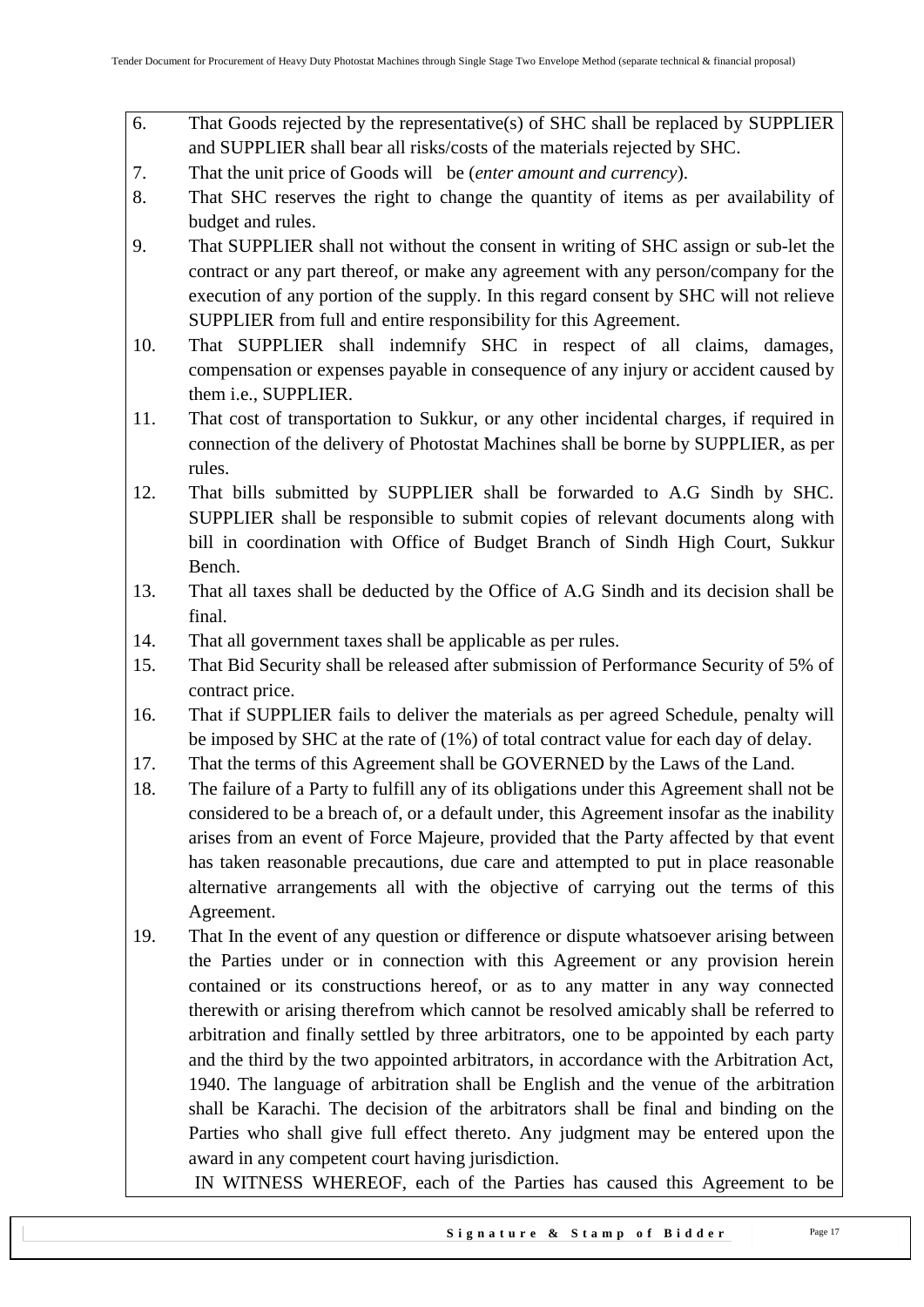| executed by their respective, fully authorized representatives as of the date first written<br>above. |                      |
|-------------------------------------------------------------------------------------------------------|----------------------|
| <b>REGISTRAR, HIGH COURT OF SINDH</b>                                                                 | M/s.                 |
| <b>SIGNATURE &amp; OFFICIAL STAMP</b><br><b>STAMP</b>                                                 | SIGNATURE & OFFICIAL |
| <b>WITNESS:</b>                                                                                       |                      |
| NAME:                                                                                                 |                      |
| <b>SIGNATURE &amp; OFFICIAL STAMP</b><br><b>STAMP</b>                                                 | SIGNATURE & OFFICIAL |
| NAME:                                                                                                 |                      |

I have carefully read & understood the contents of "Sample Contract" and I do not have any objection on its contents.

| Name:               |  |
|---------------------|--|
| <b>Designation:</b> |  |
| Signature & stamp   |  |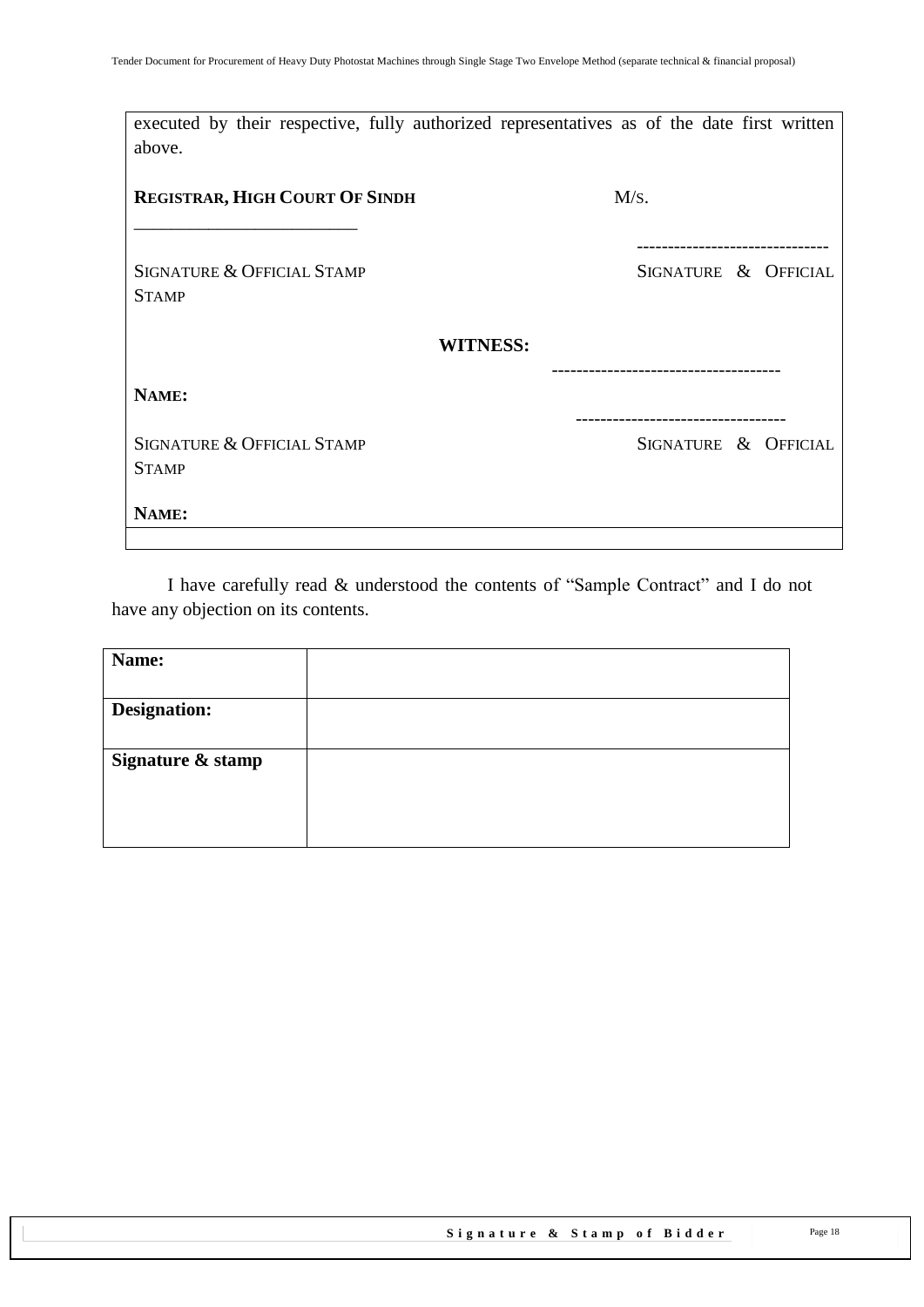# <span id="page-18-0"></span>**14. Format of Undertaking:**

.

| We,<br>located<br>at<br>do hereby declare on Oath at under:-<br>1. That we are not black listed from any government/semi government/autonomous/<br>private or any other national or international organization since the date of<br>operation.<br>2. That there is no outstanding dispute between our company and any other<br>organization.<br>3. That we are not defaulter with any bank or financial institution.<br>4. That we have not provided any false/ misleading information to High Court of<br>Sindh.<br>5. It is undertaken that our organization will not engage in corrupt, fraudulent, |
|--------------------------------------------------------------------------------------------------------------------------------------------------------------------------------------------------------------------------------------------------------------------------------------------------------------------------------------------------------------------------------------------------------------------------------------------------------------------------------------------------------------------------------------------------------------------------------------------------------|
|                                                                                                                                                                                                                                                                                                                                                                                                                                                                                                                                                                                                        |
|                                                                                                                                                                                                                                                                                                                                                                                                                                                                                                                                                                                                        |
|                                                                                                                                                                                                                                                                                                                                                                                                                                                                                                                                                                                                        |
|                                                                                                                                                                                                                                                                                                                                                                                                                                                                                                                                                                                                        |
|                                                                                                                                                                                                                                                                                                                                                                                                                                                                                                                                                                                                        |
|                                                                                                                                                                                                                                                                                                                                                                                                                                                                                                                                                                                                        |
| collusive, coercive or obstructive practices in competing for the tender in question.                                                                                                                                                                                                                                                                                                                                                                                                                                                                                                                  |
| 6. It is undertaken to indemnify Sindh High Court for any loss or damage incurred due<br>to corrupt business practices of our organization (if any) and if the same is proved<br>then we will pay compensation to High Court of Sindh an amount equivalent to ten<br>times the sum of any commission, gratification, bribe, finder's fee or kickback<br>given by our organization (if any) for the purpose of obtaining or inducing the<br>procurement of any contract.                                                                                                                                |
| <b>Name of Deponent:</b>                                                                                                                                                                                                                                                                                                                                                                                                                                                                                                                                                                               |
| <b>Designation:</b>                                                                                                                                                                                                                                                                                                                                                                                                                                                                                                                                                                                    |
| Signature & stamp                                                                                                                                                                                                                                                                                                                                                                                                                                                                                                                                                                                      |
| <b>Date</b>                                                                                                                                                                                                                                                                                                                                                                                                                                                                                                                                                                                            |